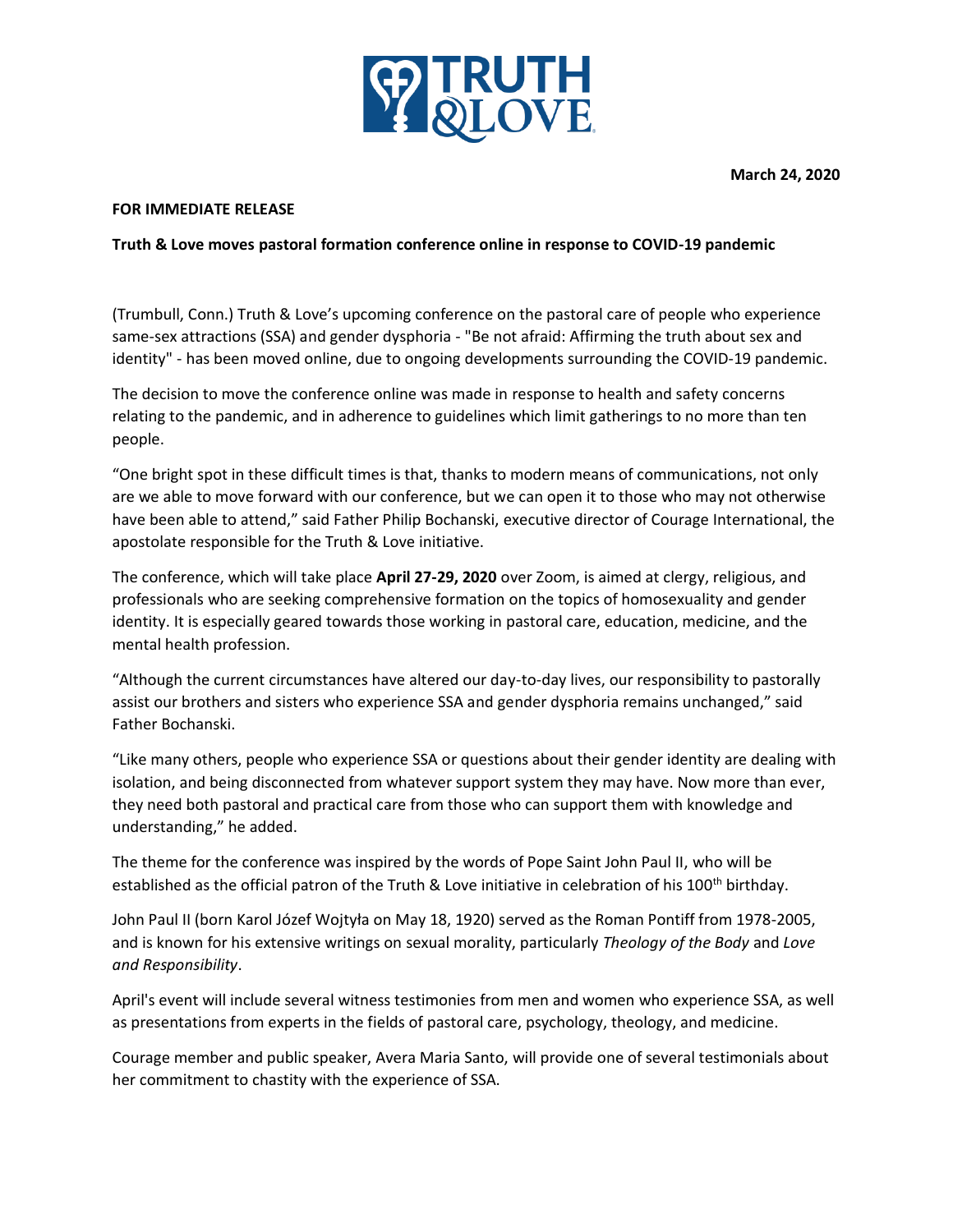

Featured presenters also include George Mason University law professor, Helen Alvaré; licensed therapist, Suzanne Baars director of In His Image Counseling Center; and Trent Horn, author of *Made This Way: How to Prepare Kids to Face Today's Tough Moral Issues*.

This will be the fifth Truth & Love conference to-date, and the first to take place online. Prior conferences have been held in Detroit, Mich., Phoenix, Ariz., Bloomfield, Conn., and Rome, Italy.

Details about registration, as well as additional information and updates, can be found at the event page:<https://truthandlove.com/conference2020/>